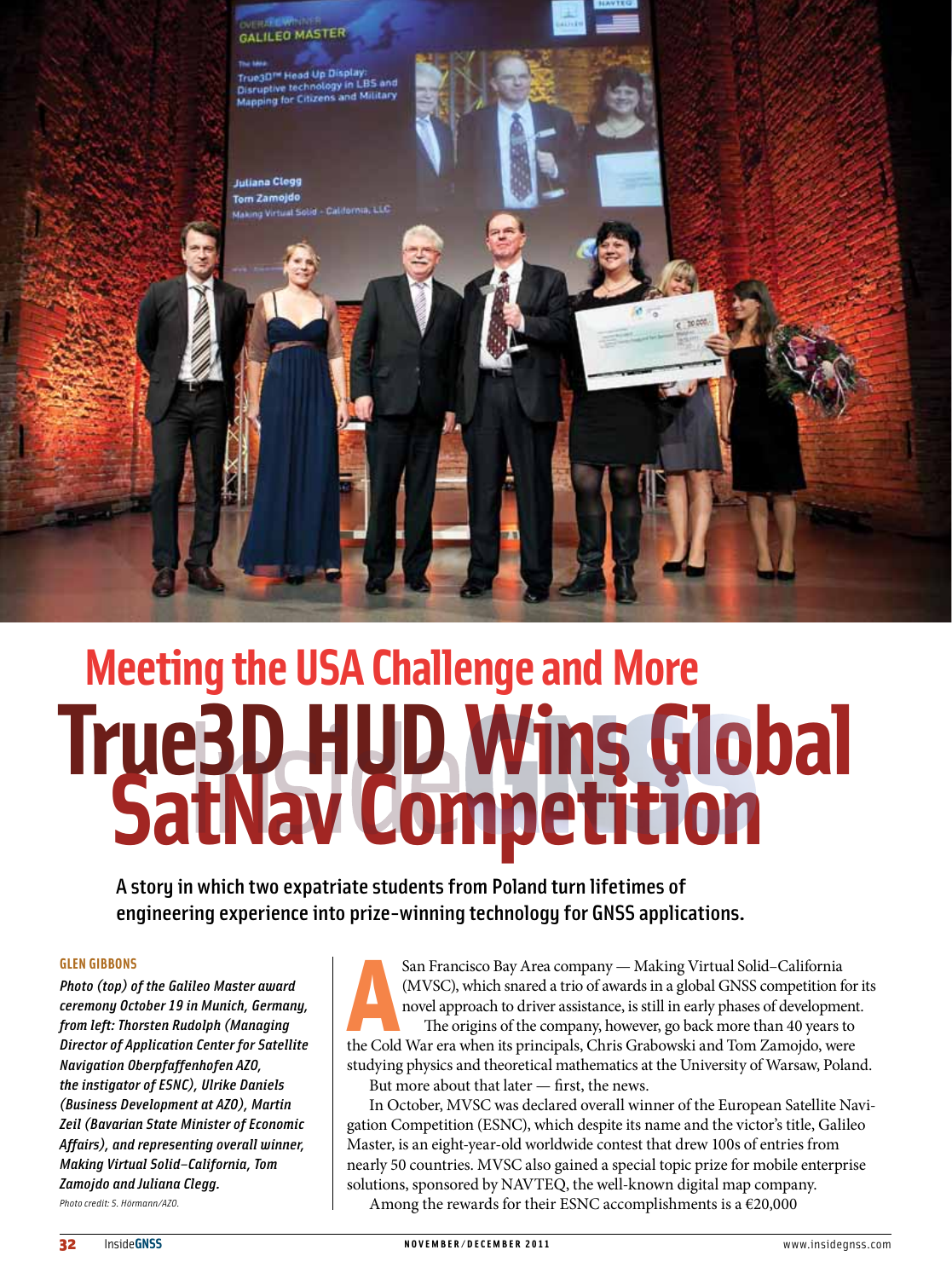

(US\$27,800) cash prize. The NAVTEQ win brings benefits valued at approximately  $\epsilon$ 75,000 (\$101,250), including a 12-month incubation program that includes one year of free access to NAVTEQ map data, content, and services.

To be considered for the Galileo Master and special topic prizes, individuals and teams must first enter their application concepts in regional contests — which numbered 23 this year. These include the USA Challenge, the North American regional partnership organized by *Inside GNSS* magazine and cosponsored by NovAtel, Inc., and the Institute of Navigation.

MVSC captured the USA Challenge title in a close finish among 19 regional competitors with its novel head up display (HUD) for vehicle navigation, the True3D Volumetric HUD. In the first year of the North American contest, MVSC had finished within a few points of eVotz, the 2010 winner, on the strength of its Virtual Cable concept, an integral part of the HUD design. (For further details on the North American regional competition, see the sidebar, "USA Challenge 2011," which begins on page 39.)

True3D Volumetric HUD stood out in the regional and global competitions by falling under a safety-of-life category, which comprised only 13 percent of the ESNC entries. The majority of concepts (56 percent) entered are classified as "mass market" and the remainder, "professional" applications. USA Challenge *continued on page 36*

The USA Challenge winner also stood out because its inventors have working prototypes that they have been demonstrating over the past year. In contrast, many of the ESNC entries are essentially "bright ideas" that lack the engineering investment to, well, make the virtual into something solid.

Since April 2011, the company has entered an accelerated period of exposure to partners, press, public, and academic experts, says the company's COO Juliana Carnes Clegg. They have the prototype and partners together at conferences and corporate headquarters throughout the United States and Europe. In May the prototype demo created a solid buzz at the Augmented Reality Event 2011 in Santa Clara, California, and the Maker Faire in San Mateo.

So, what *is* this innovation that has garnered so much attention?

True3D Volumetric HUD is an advanced, conformal system built into a vehicle or other platform that places accurately positioned images into a driver or pilot's view of the real, physical world. Typically, the route ahead of the driver is indicated by a Virtual Cable running overhead in the driver's viewscape.

Based on designs with patents pending in the United States, Japan, and the European Union, the company will

60 O B

n

# Is your signal con ecting from point A to po nt B ac urately?

From converters and antennas to splitters and amplifiers, Raven's StarLink DGPS products reduce operating costs and improve operations. Choose from packages and features to fit almost any application: land, sea and air.



### **STARLINK**

See the full line of StarLink products at:

www.starlinkdpgs.com 1-800-RAVEN10

RAVEN **ELECTRONIC SYSTEMS** 

#### CONNECTED **AMPLIFIED** CONVERTED п ٠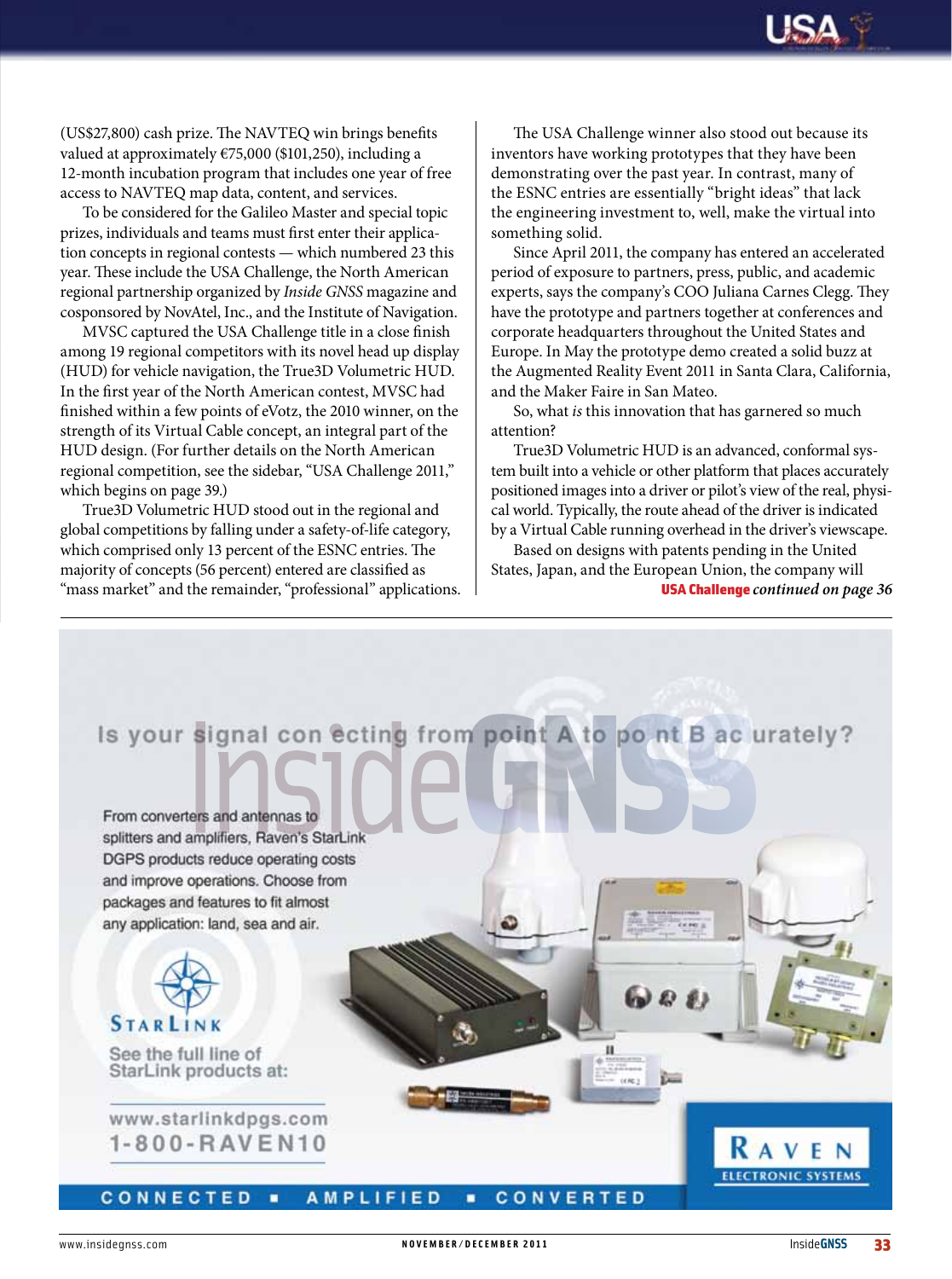



the mirror could be reduced to a single line, but only if such a line was displayed in three dimensions. The 3D depth cues would allow the driver to easily correlate the line with the road and turns ahead.

Unlike the other navigation systems, this method eliminated the need to identify or count cross-streets and other objects along the route in order to know where to go next. Just follow the line you see suspended over the road. Thus, the trademarked idea of the Virtual Cable was born.

But what if following the Virtual Cable would have some undesirable effects on the driver? Would it distract a driver's

# Making Virtual Solid A Technology Whose Time Had Already Come

any technologies are created<br>before their best applications<br>even thought about. This lead before their best applications are even thought about. This leads to a business phenomenon known as "technology push" in contrast to "consumer pull." The True3D Volumetric HUD technology did not share this path.

Aware of the lifestyle-changing potential of GPS navigation technology and at the same time frustrated with the clunky and distracting designs of screen-based navigation systems, Chris Grabowski and Tom Zamojdo challenged themselves with trying to envision how navigation systems could look in a distant future, without limits of any technologies existing today.

First came the idea of a giant mirror high in the sky, where the driver could see the reflection of roads ahead of the car. The correct route would be marked on the mirror, and the driver could follow it by correlating the mirror image with the real road.

As it turned out, in this case the technology needed to implement this idea already existed in a form of a head up display (HUD) used primarily in military aircraft. In 1998, Grabowski and Zamojdo applied for a U.S. patent on this idea of a reflective approach to an image in a HUD (number US6272431 issued in 2001), but at the same time they did not think this was the breakthrough they were looking for.

That came when the two men realized that the road network map shown in attention? Could it be annoying? Would it require a lot of attention to follow correctly?

Grabowski and Zamojdo realized that the new interface would require extensive testing. But how does one test an idea without having the technology to implement it? As it turned out there was a way.

#### **"Where Little Cable Cars . . ."**

Living in New Jersey at the time, Grabowski remembered seeing pictures of San Francisco with overhead trolley cables hanging above the streets throughout the city. Only, instead of seeing lines bringing in power to the municipal streetcars and electric buses hooked up to them, the two engineers saw directional cues to drivers.

So, Grabowski and Zamojdo built a plan for field trials based on the idea of following the overhead trolley powerlines through the hilly West Coast city, driving — for hours at a time — along various routes using the cables as guides.

And it all worked as they had hoped. Following the trolley cables *above* the road turned out to be much easier than following cable car tracks on the road, because the cable's shape and direction could be seen considerably farther ahead. As an added benefit, the cable did not obstruct any objects on the road. Seeing the cable with peripheral vision was sufficient (just like seeing road curbs out of the corner of one's eyes) so that a driver could

keep eyes on the road and hands on the wheel at all times.

The hundreds of people who, years later, drove test cars with a working Virtual Cable display have confirmed this all over again.

Grabowski and Zamojdo felt that they had successfully answered their initial challenge of creating a non-distracting navigation guide, but this only created another one. Can such interface be realized using any existing technology?

At first, the only solution that came to mind involved technology would cost more than \$20,000 per unit, like using acousto-optic (AO) crystals for high speed optical scanning, a non-starter in the automotive space. But a couple of years later, in 2003, a combination of persistence and luck paid off, and their novel True3D Volumetric HUD technology was born.

#### **How Does It Work?**

True3D image is a single three-dimensional ("volumetric") optical image, not a stereo pair of 2D (flat) images, as is the case in 3D TV or 3D movies. Because of this, no special eyewear or head-tracking cameras are required for the image to be seen in 3D.

The Making Virtual Solid - California (MVSC) HUD design stems from the same optical principles that allow people to see their own reflection in a mirror as a true-3D image – which appears to be *behind* the mirror. Such 3D images inherently present the viewer with all the depth cues of natural objects, including perspective, stereopsis, eye-focus, motion parallax, optic flow, convergence, and shading.

34 Institute the binary column is the transmitted with the same that we also the same that is a significant of the same of the same that is a significant of the same of the same that is a significant of the same of the sa The true-3D HUD provides generous field of view, more than 20 degrees of angle in the horizontal direction and, depending on the dashboard geometry, that much or nearly that much in the vertical. This is perfectly adequate for car navigation and provides a generous-sized head motion box or *eyebox* — a 3D area where the driver's eyes need to be positioned for the HUD images to be viewed. This enables drivers to move their heads naturally without losing sight of the image.

Data from MEMS gyroscopes allows generation of an image that is stabilized relative to the landscape; so, bounces of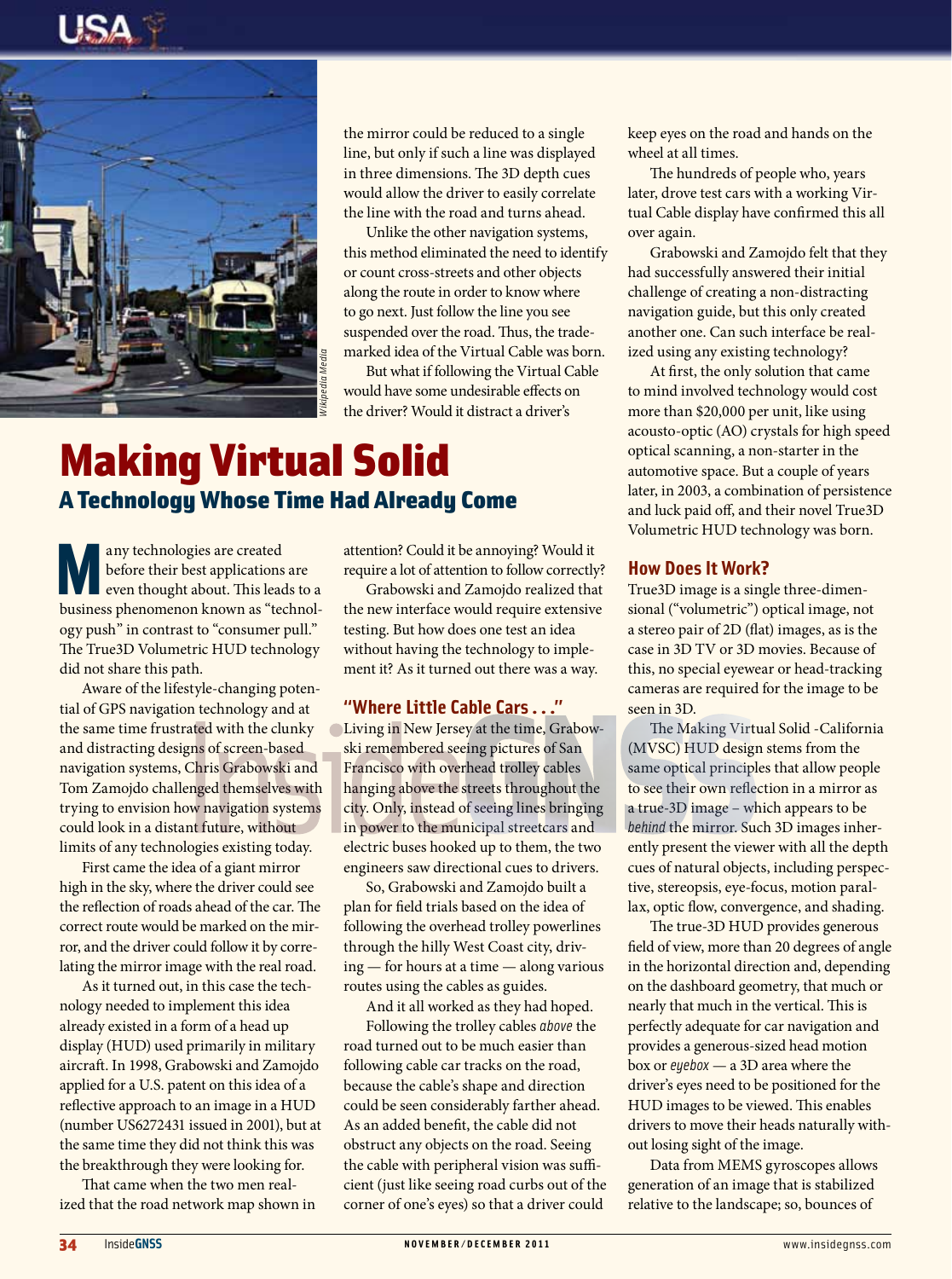the car do not affect it. The display can place any part of a generated image at the distance where it needs to appear at the moment, from a few yards to a mile.

Drawing on NASA HUD usability and safety studies for reference, the volumetric technology was chosen not just to eliminate any need for eyewear or head tracking cameras. Grabowski and Zamojdo also wanted to provide a much more precise, more convincing 3D effect than stereoscopic technology using a stereo pair of 2D images could accomplish.

The novel feature is a new "swept volume" type of volumetric display that incorporates a small internal vibrating projection screen, vector graphic laser projector, and high-magnification HUD optics.

A key contributor to the ongoing effort in optics design in MVSC is Dave Kessler, who spent 24 years managing the advanced optical design group at Kodak Research Labs. Kessler has filed for a patent on a "pupil-expanded volumetric display," which may become part of the planned MVSC system design.

While volumetric displays are generally hobbled by their huge data and component bandwidth requirements, MVSC's HUD leverages the unique geometric simplicity of the Virtual Cable symbology to accomplish great performance with remarkably low-cost hardware. At its core is a 3D vector graphic display engine

that uses a small, DVD-writer–class laser diode and a few very low-tech and low bandwidth electromechanical actuators magnets, coils, and springs. (See **Figure 1**.)

But these low-tech components are driven by a high-tech brain. The display engine is able to paint the Virtual Cable image 60 times per second with highenough quality by employing sophisticated microprocessor control of all these components, including the previously mentioned vibrating screen.

This screen looks like a small acoustic speaker with white a ceramic concave dome, but its vibrations are under precise closed-loop control and constantly being adjusted according to the content of the displayed image.

The 3D engine can produce images that are high-resolution and bright enough to be visible against a sunny sky.

#### **Just How Different Is This HUD?**

Unlike screen-based navigation systems, with an HUD system the driver does not need to look away from the road to view a screen. And unlike other HUDs, the True3D system places images with exquisite accuracy (often within less than one meter of the target location) into a driver or pilot's landscape view (above or below the horizon, overlaid to GPS locations or projected independently of "real" objects

in the forward field of vision).

Rather than the fixed image distance of two-three meters typical of HUDs, the True3D images are projected as though appearing at any depth, even to infinity. Images can be shown near or far, over a wide field of view using regular windshield glass with no special coating. (See **Figure 2**.) The system provides depth cues, all of them correct and in complete agreement with each other, just like those of real objects; for example, normal head movements allow the driver to see the imaged object from either side.

These features of the True3D HUD are key and differentiating, according to MVSC. HUD systems developed by others are severely limited by the depth cues they can display, and typically require headtracking or eye-tracking cameras to create the images aligned with the objects outside.

The system can generate still and motion graphics, re-cast aerial imagery for use by ground-level units, or place a "guide wire" navigational line ahead of drivers. Icons and images displayed by the system are designed to be shown with crisp resolution and (optionally) in full color.

Going forward, Grabowski and Zamojdo plan to simplify the hardware even further by employing MEMS scanners and focusers instead of discrete movingiron or moving-coil actuators. IG



FIGURE 1 True3D Volumetric HUD components and operation



FIGURE 2 Comparison of True3D HUD user view with other types of nav aids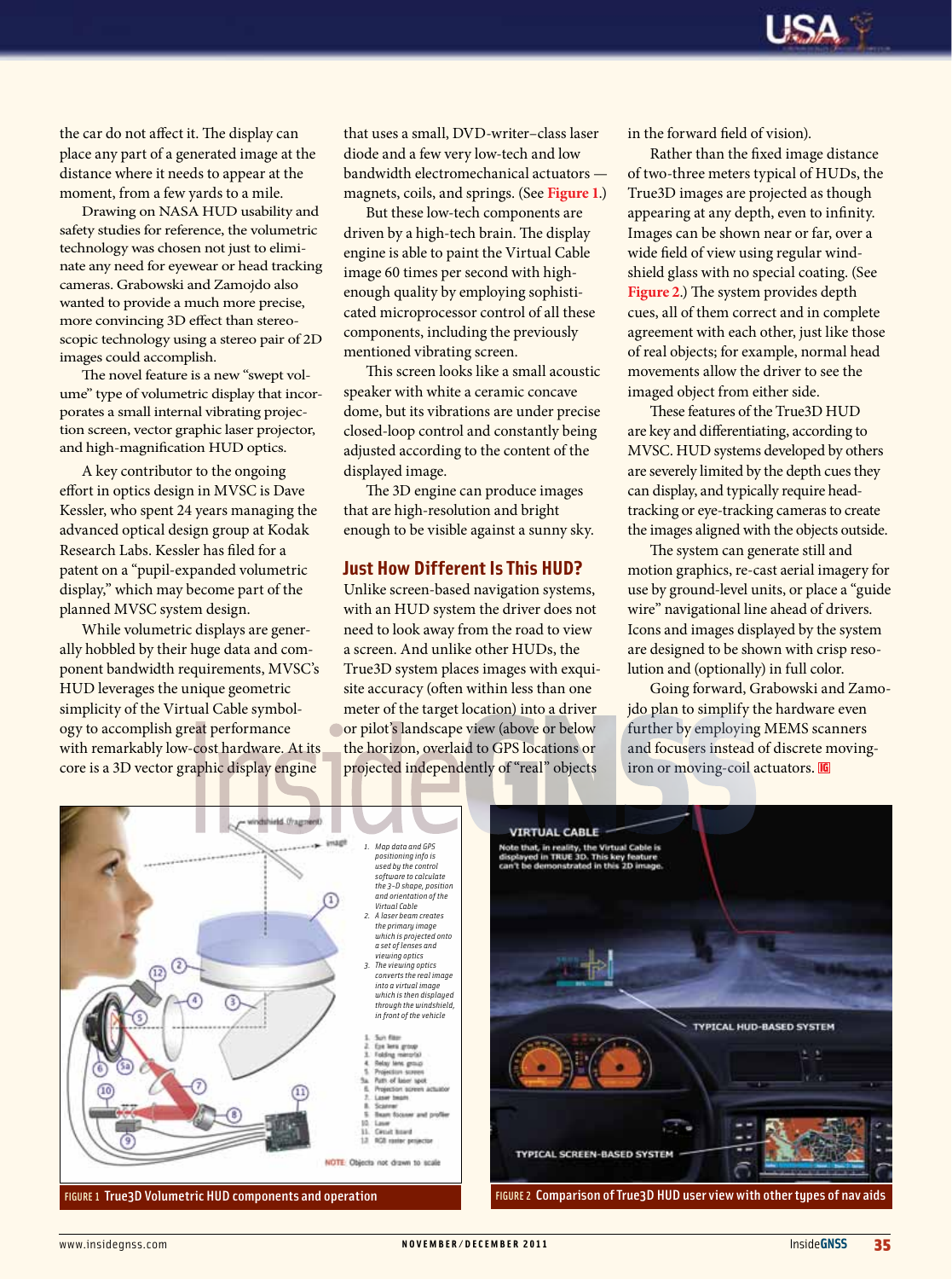#### USA Challenge *continued from page 33*

offer a hardware-plus-interface (software) system incorporating inexpensive optics, low-cost lasers and robust mechanical parts, interacting with software that generates graphics to create conformal 3D in a miniature package, mountable indash or overhead as an after-market product for trucks.

Unlike other vehicle HUD designs, including a research prototype introduced by General Motors last year, the MVSC system requires no complex eye- or head-tracking elements, special gear for the driver, nor does it need to use abstract symbols such as arrows, numbers, or graphs to indicate distances (to a turn, for example).

(More of the technical details can be found in the sidebar, "A Technology Whose Time Had Already Come," beginning on page 34.)

MVSC is targeting their HUD for use in markets where extreme accuracy in navigation and target identification saves lives: automobiles, trucks, homeland security, defense, and avionics. The company believes that medical device and gaming platforms also show strong potential, but current designs are focused on maximizing situational awareness for private drivers, truckers, security personnel, first responders, and similar groups.

#### Behind the Inventions

Grabowski is MVSC's CEO, chief science officer, and the principal inventor and designer of the Virtual Cable and True3D Volumetric HUD technology. The concept drew on his broad knowledge of several seemingly disconnected areas of human/machine interface (HMI) design, optics, and the physiology of human vision.

Zamojdo is the chief technology officer and co-inventor of the MVSC core products. Developing the concepts into mature designs required cross-discipline knowledge of advanced optical design, including laser optics, electrical and mechanical engineering, and software engineering.

But neither man's CV seemed to point toward such navigation-oriented, hardware-intensive systems in the automotive, aviation, and defense field.

For 18 years Grabowski was a software engineer at The Clearing House in New York, responsible for a complex real-time multilateral netting and settlement system that transfers more than \$1 trillion a day among financial institutions worldwide.

Zamojdo worked for 10 years at Bell Labs and Bell Communications Research and then left to start a software engineering consulting company in North Carolina. That company provided custom software solutions to such clients as Wachovia, Bank of America and Duke Energy.

To find the origins of their MVSC collaboration, one needs to go back to 1979 when Grabowski and Zamojdo shared common courses at Warsaw University. At the time, Poland was a key member of the Soviet bloc, literally the namesake for the Warsaw Pact military alliance.

Had the two men continued in their academic fields physics, math, and computer science — their professional tra-



*Mike Rowe, host of the Discovery Channel series Dirty Jobs, gets behind the wheel with MVSC's HUD system at the Makers Faire in San Mateo, California. MVSC CEO Chris Grabowski sits in the passenger seat; CTO Tom Zamojdo is in straw hat.* 

jectory might well have taken them into their nation's missile program or similar military-related endeavors. Instead, they defected to the West, eventually settling in the New York area and becoming U.S. citizens.

From there they turned their skills toward software engineering — Grabowski writing software to secure financial institutions from use by criminal and terrorist organizations, Zamojdo designing software solutions for Fortune 500 companies. After eight years in North Carolina, Zamojdo returned to New York in 2001 to work with his compatriot on the Virtual Cable project.

"They grew up together," says Clegg, who joined the company in 2009. "Their friendship is older than some of the wireless companies who want to buy us."

She characterizes Grabowski as "very much the deepbrained scientist. Chris is acerbic, cool, and reserved. Tom is totally the opposite — a big bear of a man, funny, deeply compassionate, and has a work ethic the likes of which I rarely see." The two men work together in their San Francisco lab, and in the apartment above it.

She met Grabowski and Zamojdo when they were testing the waters in Palo Alto — demonstrating their technology to auto companies. "Their consultants at the time didn't know how to deal with Silicon Valley, where much of our future sup-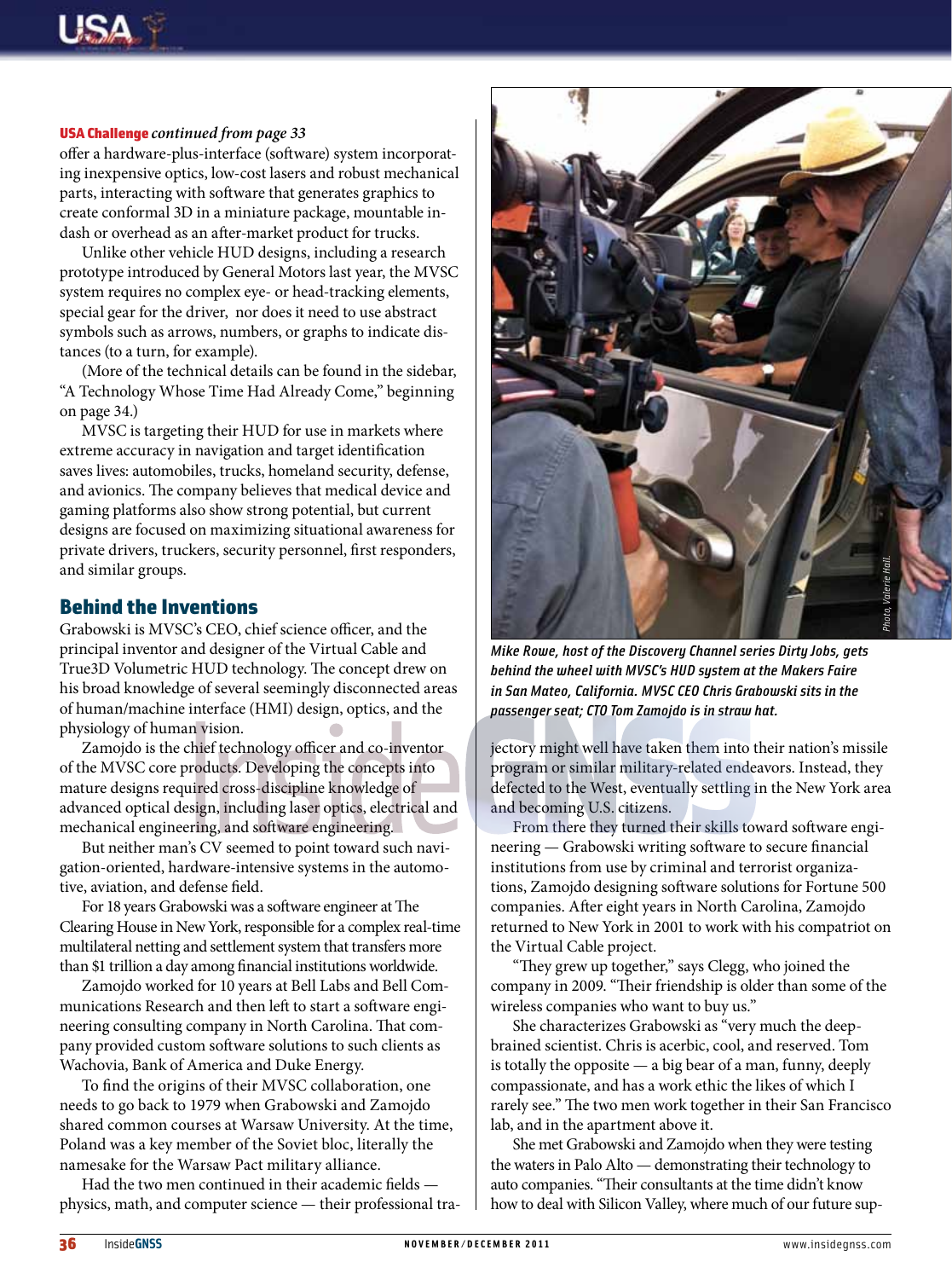

port would come from," says Clegg. "I offered to house them for a year-plus and set them up with office space if they wanted to test the West Coast waters, . . . and they never went back."

Clegg began her career buying software companies for a Taiwan-American venture capital group, then subsequently co-founded an IT consultancy where she specialized in sales to international software companies and European Internet service providers.

In addition to her self-described roles of "incubator, investor, friend, banker, and marketer," she has raised most of MVSC's capital, developed the company's advisory board, and secured its legal team. "Presenting the founders with partners and funders who are patient enough to foster this safety-of-life technology has been my main goal," Clegg says.

#### The Business Opportunity

MVSC is a navigational systems development company, focused on developing intellectual property in the target markets (automotive, defense, trucking, avionics, marine) where its 3D HUD platform will have maximum benefit for life safety, situational awareness, and fuel efficiency. Based on its unique patents-pending designs, the company will offer a hardware-plus-interface (software) system.

To the company directors, the most accessible market is

automotive, where car manufacturers are under pressure to find solutions in two areas: developing profitable advanced cabin technology and managing driver distraction.

Virtual Cable was developed first as a navigation tool and designed to provide comfortable, non-distracting guidance. It was developed long before the company's principals or even automakers recognized that distraction would become the issue for drivers, legislators, and makers of in-cabin infotainment systems.

Even before car manufacturers got religion about nondistraction, however, they needed to find new technologybased features to improve their margins. Until now, those two mandates have been at odds — "cool tech" conflicting with the new focus on non-distraction.

MVSC's business model calls for licensing and joint development with auto manufacturers, Tier 1 suppliers, defense contractors, and other large-scale players to maximize the value of the company's core designs. Grabowski and Zamojdo expect to work collaboratively with several licensees, building out the firm's in-house capacity to develop new intellectual property. However, the founders do not anticipate creating a large organization.

The company is already selling research product; so, it has both investment and revenue. "Profitability could come as



Solutions customized to your needs

GPS Networking has the experience and technical expertise to provide reliable GPS Signal Distribution components to solve any GPS application challenge. Our proven record of reliability is unsurpassed in the GPS Industry today with over 20 years experience.

Military Solutions Test and Measurement Survey and Mapping

800.463.3063

Timing and Synchronization Fire and Rescue, E911 DAS-Distributed Antenna Systems

www.gpsnetworking.com

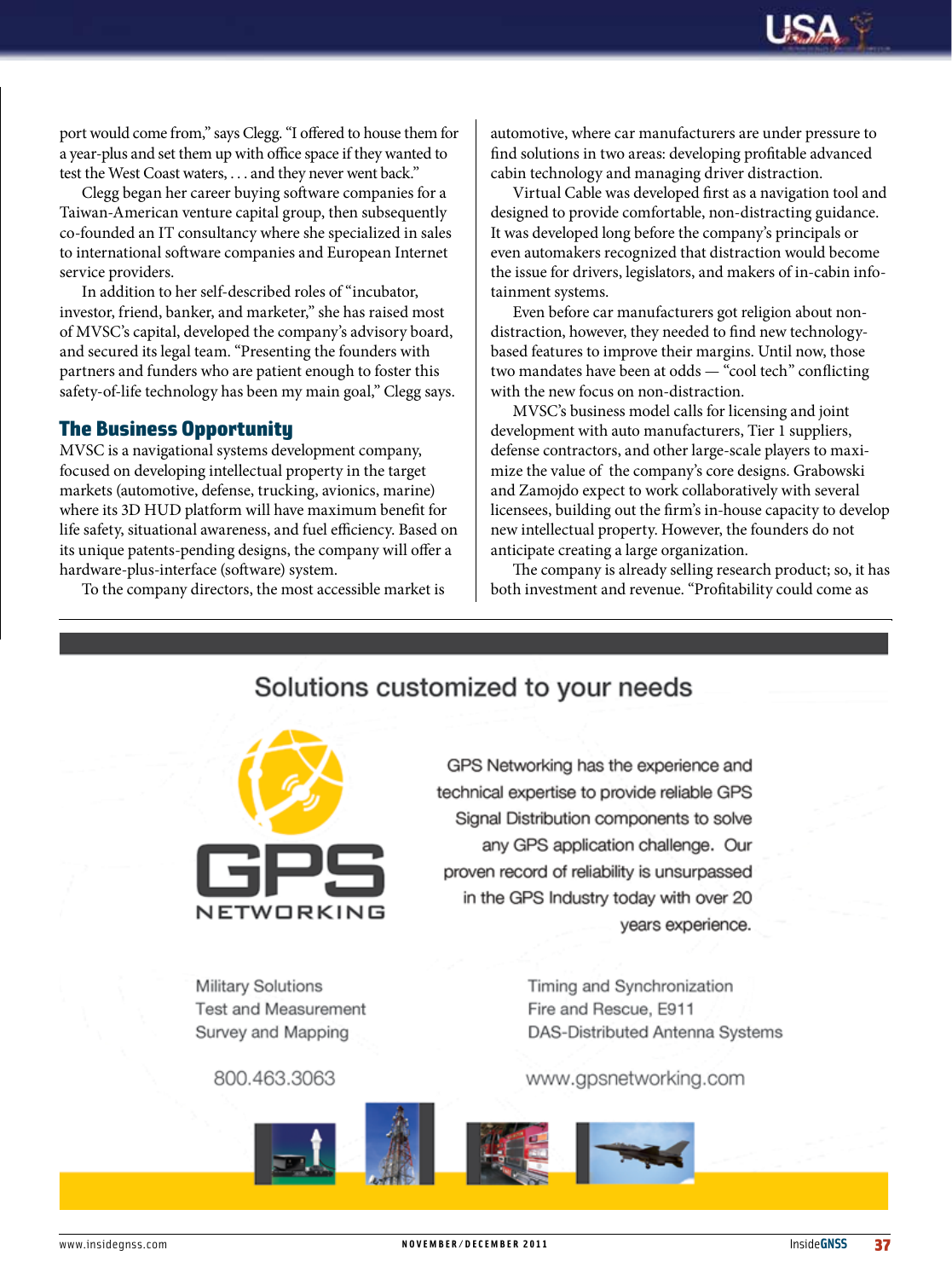# **Bring field** Ď testi  $\lceil \epsilon \rceil$ **your desi**

## **Record and Replay GPS + GLONASS.**

- <sup>1</sup> Make your testing realistic and repeatable
- **Expandable**
- Options to record external data & video
- Most affordable system available (from \$7,000)

#### As used by...

Bosch, Continental, Mercedes-Benz, Nokia, RIM Blackberry, Samsung, ST-Ericsson, Telefonica and more...

- <sup>1</sup> Available for free evaluation
- <sup>1</sup> Distribution enquiries welcome
- **Education discounts available**



soon as 2014," says Clegg, "depending on how soon we enter the commercial trucking, fleet management and other sec tors. Automotive will be a longer haul to revenue."

In early 2011 MVSC rebuilt the HUD in response to demand from the automotive industry. The new interface demonstrates the icons and symbols that auto company infotainment teams demanded. "We did it the old fashioned way," says Clegg. "We bootstrapped to re-engineer on the fly so our future partners could really get a look at the broader capabilities of the system."

With both interfaces available now, (Virtual Cable for navigational comfort, and Virtual Signs to demonstrate infotainment capabilities), the company is in a position to capitalize on being a global provider of these HUD interfaces for multiple markets — automotive, commercial fleet man agement, avionics and marine.

"At this point, Tom and Chris are probably more deeply educated about navigational HMI than most car companies," says Clegg. "It would be difficult for anyone to mature these systems for cars or trucks without close collaboration with the inventors. But we're looking forward to that. Our dialog with several car companies is excellent, very intimate at this point."

#### Forget the Science — Leave the Driving to Us

As interesting as their technology may appear to an engineer, MVSC believes that it should be transparent to the driver, who is nonetheless able to use it with ease and comfort. The ultimate purpose of all this technology is to enable a simple, elegant, minimalist, yet extremely powerful visual route guidance.

But what is the ultimate purpose of this minimalist sim plicity in MVSC's human/machine interface? To create com fort, safety, and user-friendliness that leads to frequent usage — navigation as a part of a daily routine.

Over the last few years, many innovative people have pro duced ingenious solutions for a wide range of location-based services (LBS). Real-time weather infomation, crowd-sourced traffic, location-based advertising, searches, and so on.

In the United States, the vast majority of trips (83 percent) are made not on foot but by a private car, according to the Federal Highway Administration's 2009 National Household Travel Survey. Yet countless efforts to influence a consumer at point A to become a customer at an unfamiliar point B have not been paying off.

Why the disconnect? Grabowski, Zamojdo, and others at their company believe they know the reason: The currently stressful and unsafe nature of navigating unknown neighbor hoods keeps large numbers of potential clients away. Solving this problem will allow small retail businesses to attract cus tomers from the outside of their local area, unlocking current ly untapped revenues from advertising and other LBS services.

Based on their extensive experience with hundreds of people driving their test car, the company believes that navi gating an unfamiliar route using the Virtual Cable is just as convenient to the driver as navigating a familiar route where no navigational aid is needed.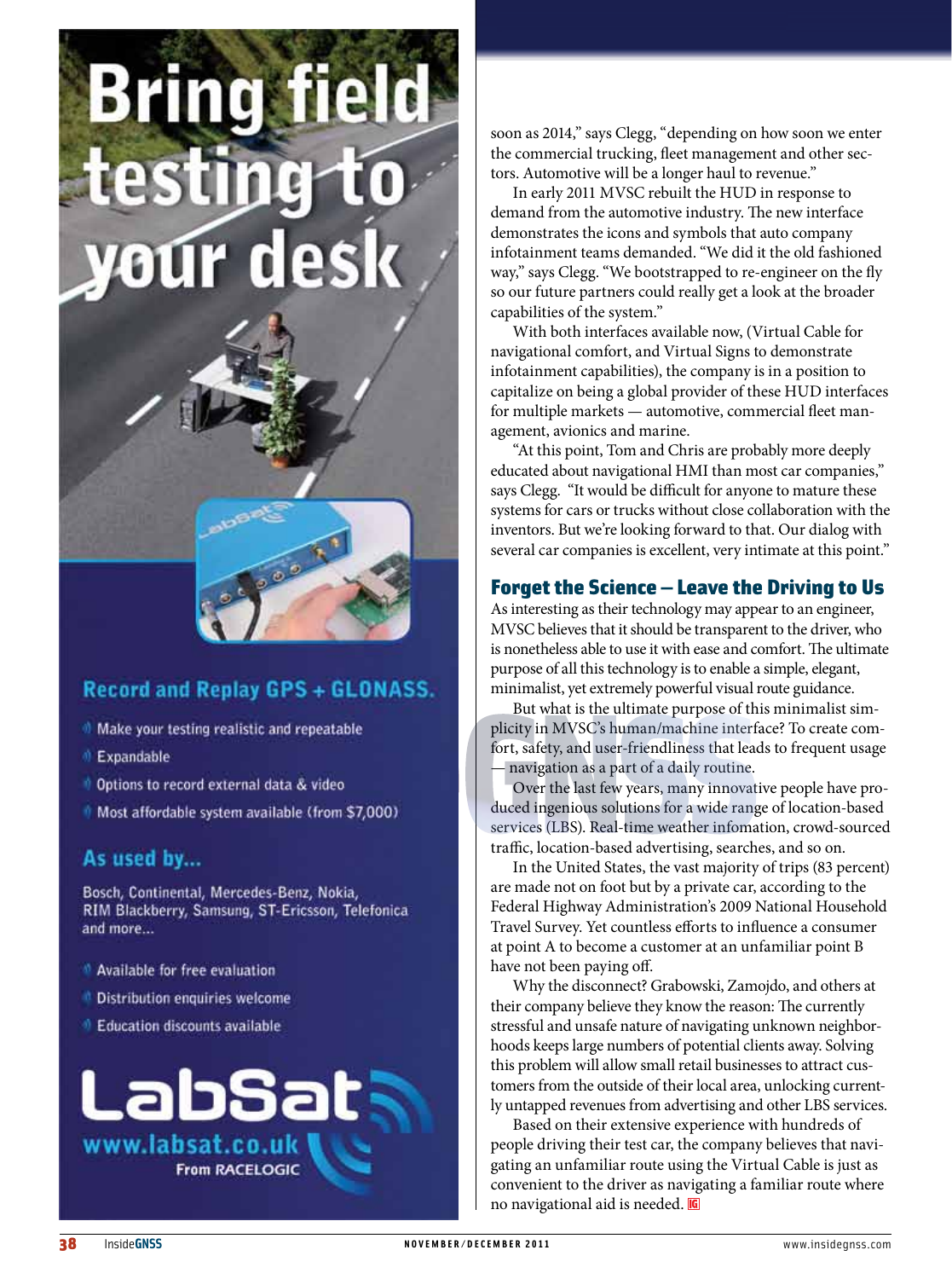

#### **USA Challenge 2011**

# European GNSS Ideas Contest Draws Global Competition

**United States and Canadian innovators join 21 other countries and regions to see who has the best commercial ideas for satellite PNT technology Eliza Schmidkunz**

The ideas ranged from the family friendly — a smartphone app that reads historical markers and travel tidbits as you drive by — to the seriously scientific — a new secure time reference authentication method (TRANM) for GN  $\blacksquare$  he ideas ranged from the family friendly  $-$  a smartphone app that reads historical markers and travel tidbits as you drive by — to the seriously scientific — a new secure time

Five innovative GNSS application ideas won the hearts and minds of six GNSS experts in the 2011 USA Challenge, a regional contest of the annual European Satellite Navigation Competition.

One of them, Making Virtual Solid–California's True3D Head Up Display, went on to win the top international prize, €20,000 (US\$27,800) and the Galileo Master title, at the ESNC awards ceremony in Munich, Germany in October. (MVSC received NAVTEQ's mobile enterprise app award and placed highest in the USA Challenge, too.)

Another entry in the Final 5, TRANM, was part of a suite of innovations that won two other top prizes at the ESNC, one from DLR, the German Aerospace Center and another from the German Galileo Test and Development Environment (GATE).

The smartphone travel app, Georeader, won the "People's Choice" award at the Institute of Navigation GNSS conference in Portland, Oregon in September.

Conference participants used the technology developed by last year's USA Challenge winner, eVotz, to select their favorite finalist by turning their own mobile devices into secure, authenticated voting machines.

In addition to MVSC's winning entry, here are the applications ideas that caught the eye of the USA Challenge judges:

#### **GEOREADER**

Dave Moreau, Deb Dihel, Jeff Dihel and Dan Rogas, of New York–based Social Mobility, developed this free smartphone app that allows any written text to be placed at any GPS location in the world. It starts out as a mobile travel guide, with an installed database of thousands of U.S. historical markers and other worldwide points of interest. The phone's text-to-speech function reads the text aloud as users drive by. It's hands free and doesn't interfere with the phone's GPS navigation or music players. Best of all, users can create their own 200 word messages, "Talking Points," and can make those entries public, private or friends-only. A filter allows users to hear information only on topics of interest to them.

#### **TRANM**

Developed by Antonio Puante-Cuadrupani of PanamNav in Spain, this innovation compares signals received from GNSS satellites with a reference provided by the ground control center. From these records, the control center can calculate the cor-



*The Arthurs. Named after science fiction icon Arthur C. Clarke, the custom-designed statuettes were awarded to the top five finalists in the USA Challenge. In 1956, Clarke foresaw the development of satellite-based positioning and navigation, writing to a friend that within 30 years an "orbital relay system" could take over all existing surface [communication] networks: " . . .three stations in the 24-hour orbit could . . . make possible a position-finding grid whereby anyone on earth could locate himself by means of a couple of dials on an instrument about the size of a watch . . . no one on the planet need ever get lost."*

responding combination of navigation messages at any point at any time. It issues a "Unique Signature in 4 Dimensions—US4D. This is used to authenticate the received information at each location and for a given instant. The method does not impose any requirement to the space or ground segment of the system. It can be implemented as an additional, non-interfering layer of information, similar to SBAS systems. GNSS, SBAS plus TRANM can offer position, integrity and authentication all at once.